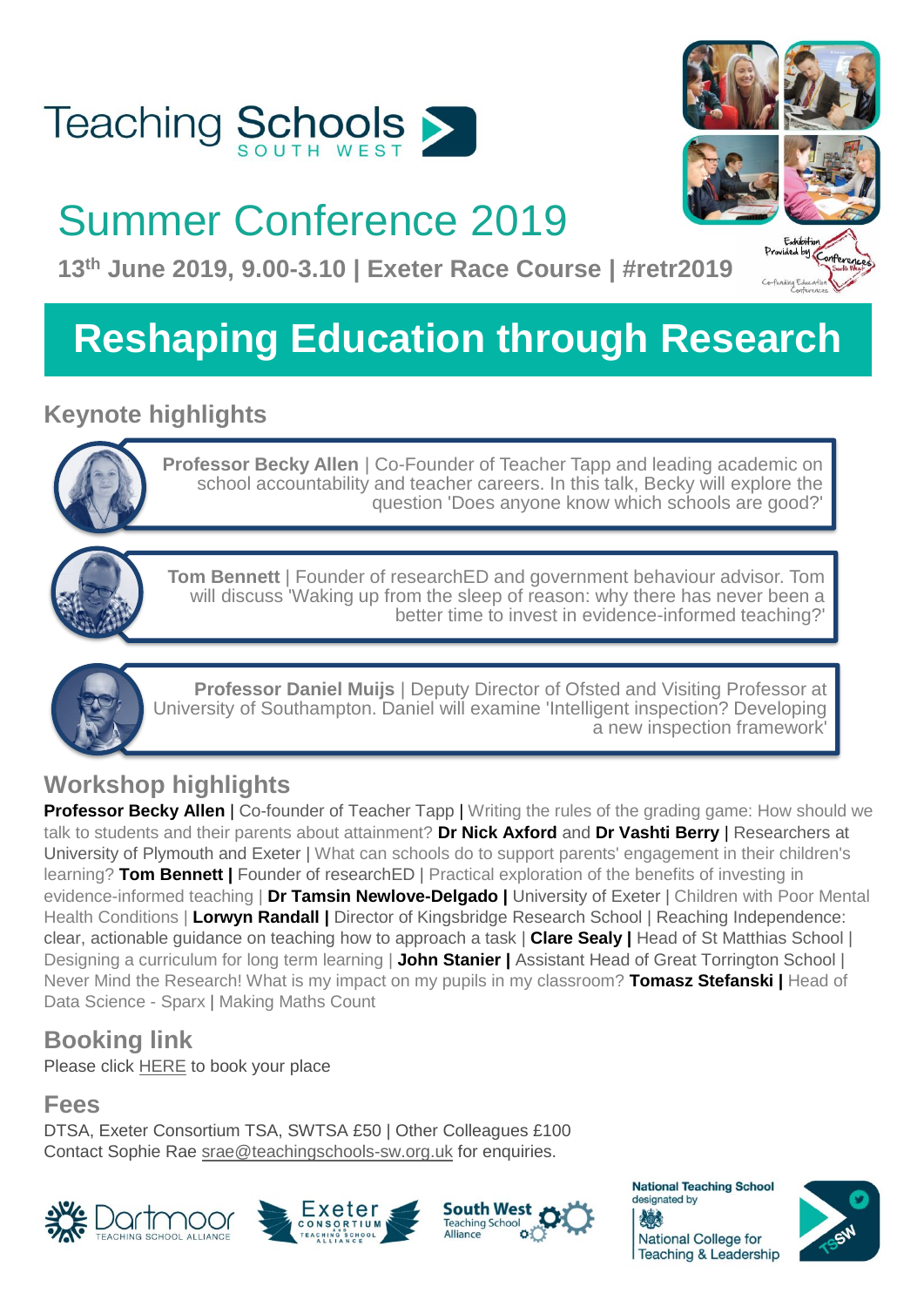# **Teaching Schools >**

### **Information about Keynotes**

#### **Professor Becky Allen | Does Anyone Know Which Schools Are Good?**

There is good reason to be sceptical that school performance tables tell us the thing we really do want to know if we are to hold schools to account for the education they provide. Which schools are great, and which need support to get better? The very presence of the performance tables might induce teachers and pupils to work hard, but they also distort school decision-making in damaging ways. We also have good reason to think Ofsted inspectors cannot identify what support schools need. Should we give up trying to measure school performance? In this talk, Becky proposes radical changes to how we test children and assess school performance. Changes that, she believes, will get us closer to working out which schools are 'good'.

Becky Allen is Chief Analyst and co-founder of Teacher Tapp, the largest teacher survey and professional development tool in the UK. She is also an Honorary Research Fellow at the University of Oxford. As an academic, she is known for her research into school accountability and teacher careers. In 2018, she chaired a Government working group to review how data is used in schools.

#### **Tom Bennett | Waking up from the sleep of reason: why there has never been a better time to invest in evidence-informed teaching**

The Big Idea: Education is dominated by myths and 'folk-teaching'. But there is an emergent culture driving schools and teachers towards more evidenced informed approaches.

This is important because: students have no time to waste in their learning, teachers have no capacity and schools have no money. When we lean on what we know rather than what we think, we can create more efficient, potent and meaningful learning.

The takeaways will be: what the biggest myths in education are, what the lowest hanging evidence fruits are, and what schools and teachers can do in order to access and implement it.

Tom Bennett is founder of researchED, a grass-roots organisation that raises research literacy in education. In 2015 he became the government's school 'Behaviour Czar'. He has written four books about teacher training. in 2015 was long listed as one of the world's top teachers in the GEMS Global Teacher Prize and made the Huffington Post's 'Top Ten Global Bloggers' list. He is a Teacher-Fellow of Corpus Christi College, University of Cambridge.

#### **Professor Daniel Muijs | Intelligent inspection? Developing a new inspection framework.**

If we want an evidence-informed education system, we need to make sure that is true of inspection as well as what schools and colleges are doing. In this presentation we will look at how inspection impacts on education, and how we used evidence to inform the development of the Education Inspection Framework. We will look at how this makes for more intelligent inspection, but also at what the limitations of the evidence are for inspection.

Daniel Muijs is Deputy Director with responsibility for Ofsted's research and evaluation programme. This includes oversight of Amanda Spielman's new multi-year research programme across all phases of education and social care and ensuring the 2019 Education Inspection Framework is informed by the best possible evidence from research and academia. Daniel is a visiting professor at the University of Southampton, where he previously worked in the School of Education.

















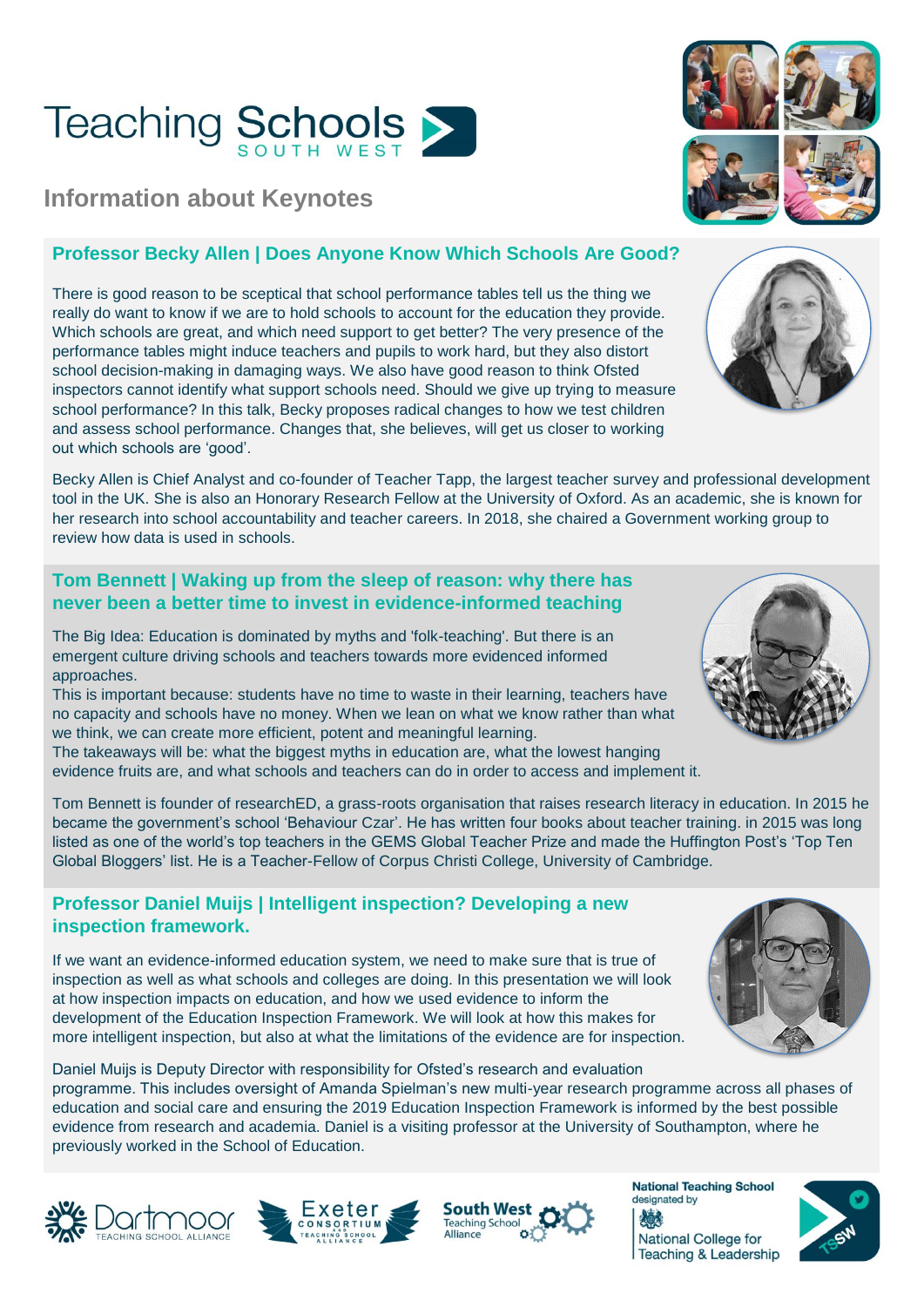# **Teaching Schools**

**Information about Workshops**





#### **Professor Becky Allen | Writing the rules of the grading game: How should we talk to students and their parents about attainment?**

Teachers are rarely trained in how to give formal, summative feedback to students and their parents. We instinctively form views of how a student is doing in relation to others we teach, yet when we report attainment we frequently translate these relative perspectives into quite bizarre scales, grades, percentages, arbitrary notions of expected, targets and progress measures! In this session, Becky demonstrates a mental model of how reporting attainment might change student

and parent belief systems, which in turn might change behaviours (for better or for worse). Participants can apply this mental model to their own reporting system to decide whether theirs encourages productive responses on the part of students and parents. Talking about attainment is something that no teacher can avoid and choosing to use fuzzy and ambiguous language with students is not a value-neutral approach. But neither is telling children the whole truth about how they are performing!

#### **Dr Nick Axford and Dr Vashti Berry | What can schools do to support parents' engagement in their children's learning?**

The workshop explores the latest international research on the effectiveness of efforts in schools to support parents' engagement in their children's learning. Takeaways from the workshop will be (1) headline messages from the research on 'what works' to support parents with their children's learning, especially those regarded as 'hard to reach'; (2) reflections from school leaders on barriers to doing this well and how to overcome them; and (3) insights from experts on the elements of a more holistic approach to supporting parents.

Nick Axford is Associate Professor in Health Services Research at University of Plymouth. His research is on prevention and early intervention to improve child well-being, Vashti Berry is Senior Research Fellow at University of Exeter with interest in children's social, emotional and behavioural development in the context of challenging family contexts such as domestic violence and abuse, depression or reduced parenting capacity.



#### **Tom Bennett | Waking up from the sleep of reason: why there has never been a better time to invest in evidence-informed teaching**

*Workshop leads on from Key note and explores theme in more practical format.* The Big Idea: Education is dominated by myths and 'folk-teaching'. But there is am emergent culture driving schools and teachers towards more evidenced informed approaches. This is important because: students have no time to waste in their learning, teachers have no capacity and schools have no money. When we lean on what we know rather than what we think, we can create more efficient,

potent and meaningful learning. The takeaway wills be: what the biggest myths in education are, what the lowest hanging evidence fruits are, and what schools and teachers can do to access and implement it.

#### **Dr Tamsin Newlove-Delgado | Children with Poor Mental Health Conditions**

In this workshop Tamsin will examine the research around mental health conditions in children within Devon and the wider context and look at the impact this has on their experience of school.



Tamsin Newlove-Delgado is an NIHR Academic Clinical Lecturer in Public Health and an Honorary Consultant in Public Health Medicine with Devon County Council. Having spent time training in child psychiatry before moving into public health, Tamsin's main area of research interest is in public health aspects of child mental health. She completed her PhD with the Child Mental Health Group in 2016.